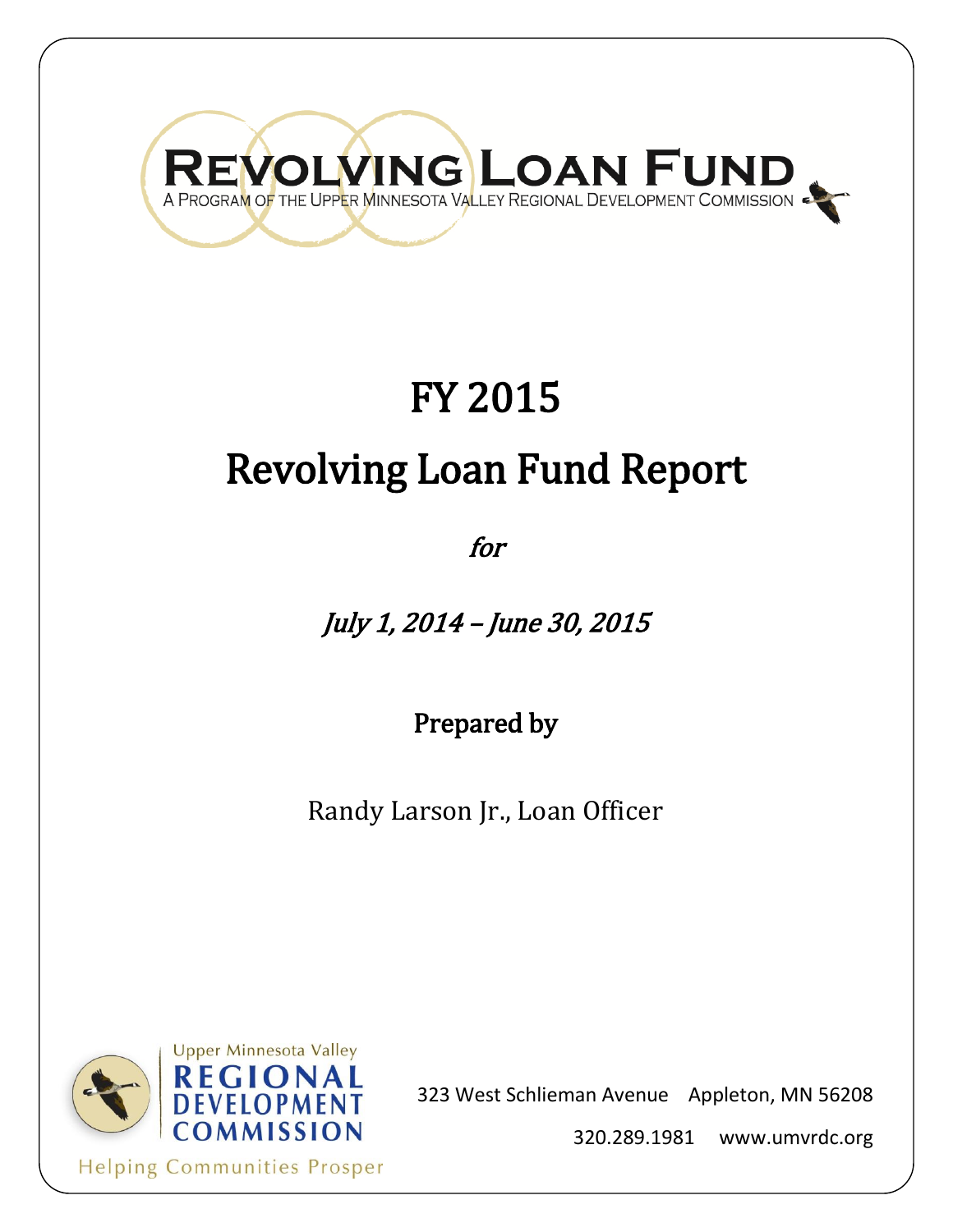## Annual Report FY2015

July 2014– June 2015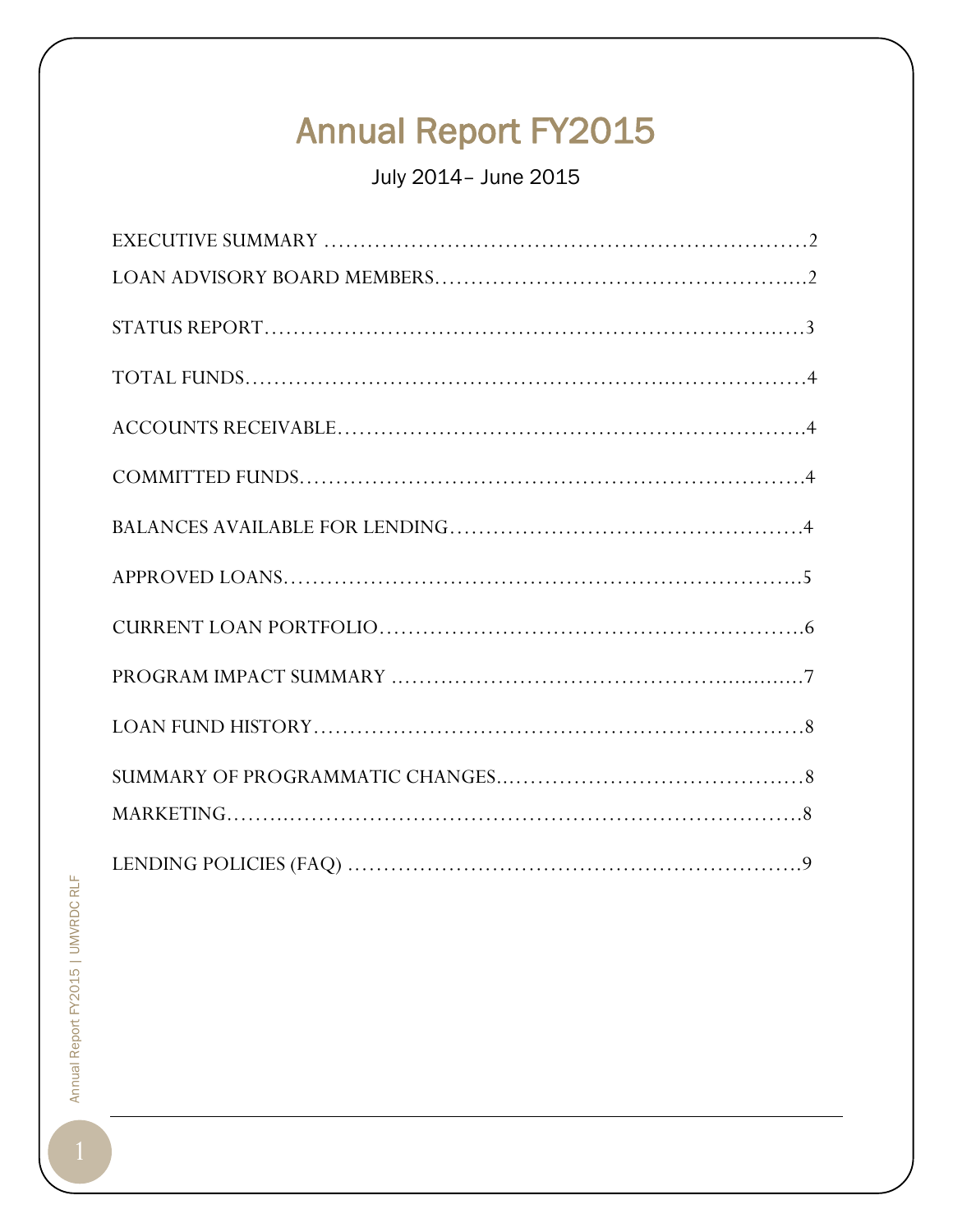#### EXECUTIVE SUMMARY

The UMVRDC Revolving Loan Fund participated in 3 projects over the last fiscal year assisting with gap financing for business start-ups and expansions needing working capital, inventory, fixed assets and real estate. A total of \$400,000 in revolving loan funds were lent out and helped generate an additional \$19,347,580 in leveraged financing from public and private sources along with owner investments.

#### FY2015 LOAN ADVISORY BOARD MEMBERS

The Loan Advisory Board met on an as-needed basis to review loan applications and other requests throughout the fiscal year.

#### *The time and dedication by all board members is greatly appreciated!*

#### **Big Stone County**

Walter Wulff – County Commissioner (2014)/Jay Backer – County Commissioner (2015) Vicki Oakes – Economic Development Representative

#### **Chippewa County**

Jim Dahlvang – County Commissioner Mitch McKay – Economic Development Representative

#### **Lac qui Parle County**

Terry Overlander – County Commissioner Josh Falness – Economic Development Representative

#### **Swift County**

Joe Fox – County Commissioner Vacant – Economic Development Representative

#### **Yellow Medicine County**

Louis Sherlin – County Commissioner Paul Wilson – Economic Development Representative

**UMVRDC Representatives** Gary Hendrickx – RLF Chairman Gary Johnson Warren Rau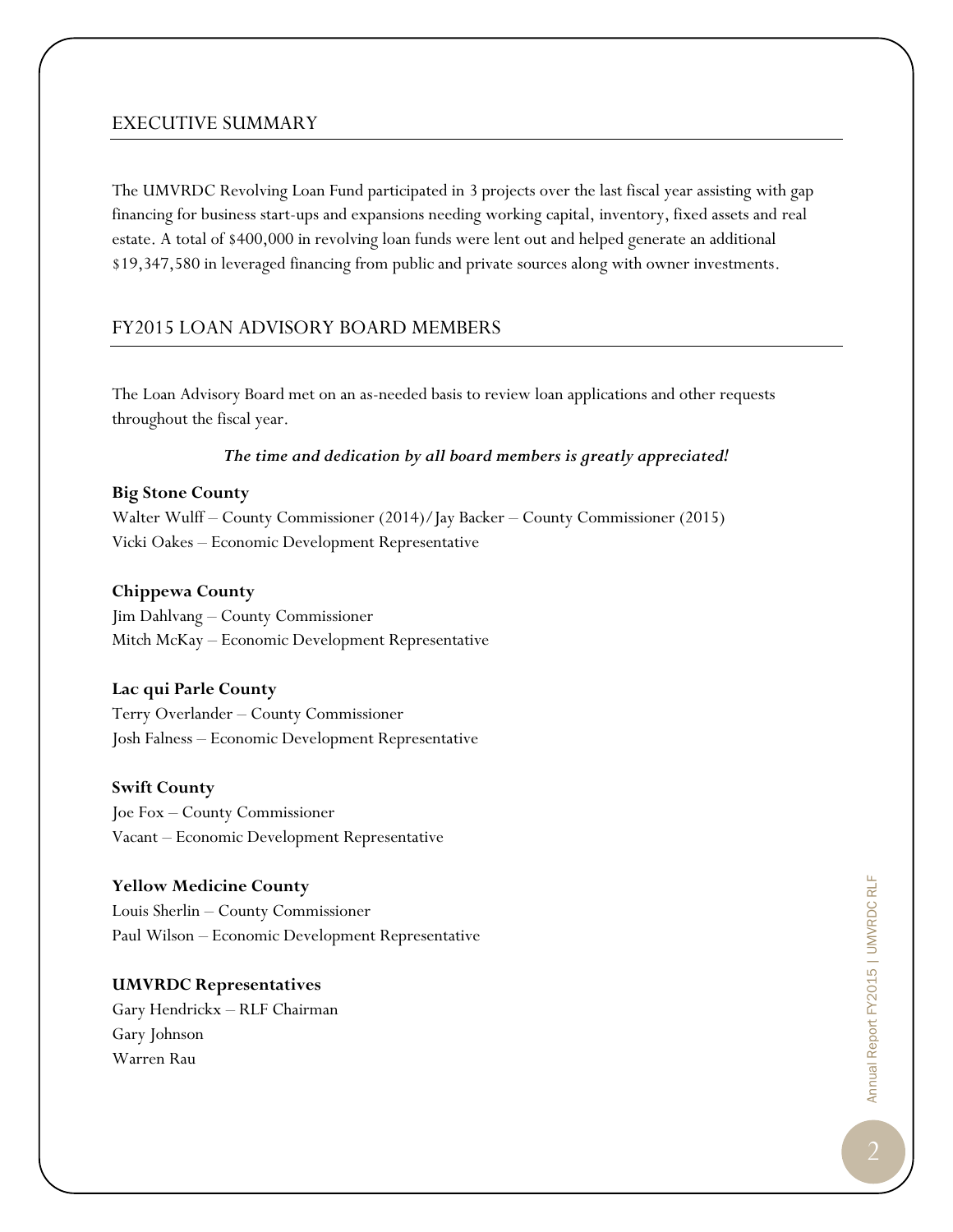#### STATUS REPORT (as of June 30<sup>th</sup>, 2014)

Total Loans in Portfolio – 34

Current Loans – 31

Deferred Loans – 1

Delinquent Loans – None

Defaulted Loans – 2

Loans Approved but Not Disbursed – 0 (listed on page 5)

Loans Paid in Full – 3

- $I$  Fit Clarkfield
- Jimmy's Pizza Appleton
- Clarkfield Hardware Hank Clarkfield

Loans Written Off – 0

Annual Report FY2015 | UMVRDC RLF Annual Report FY2015 | UMVRDC RLF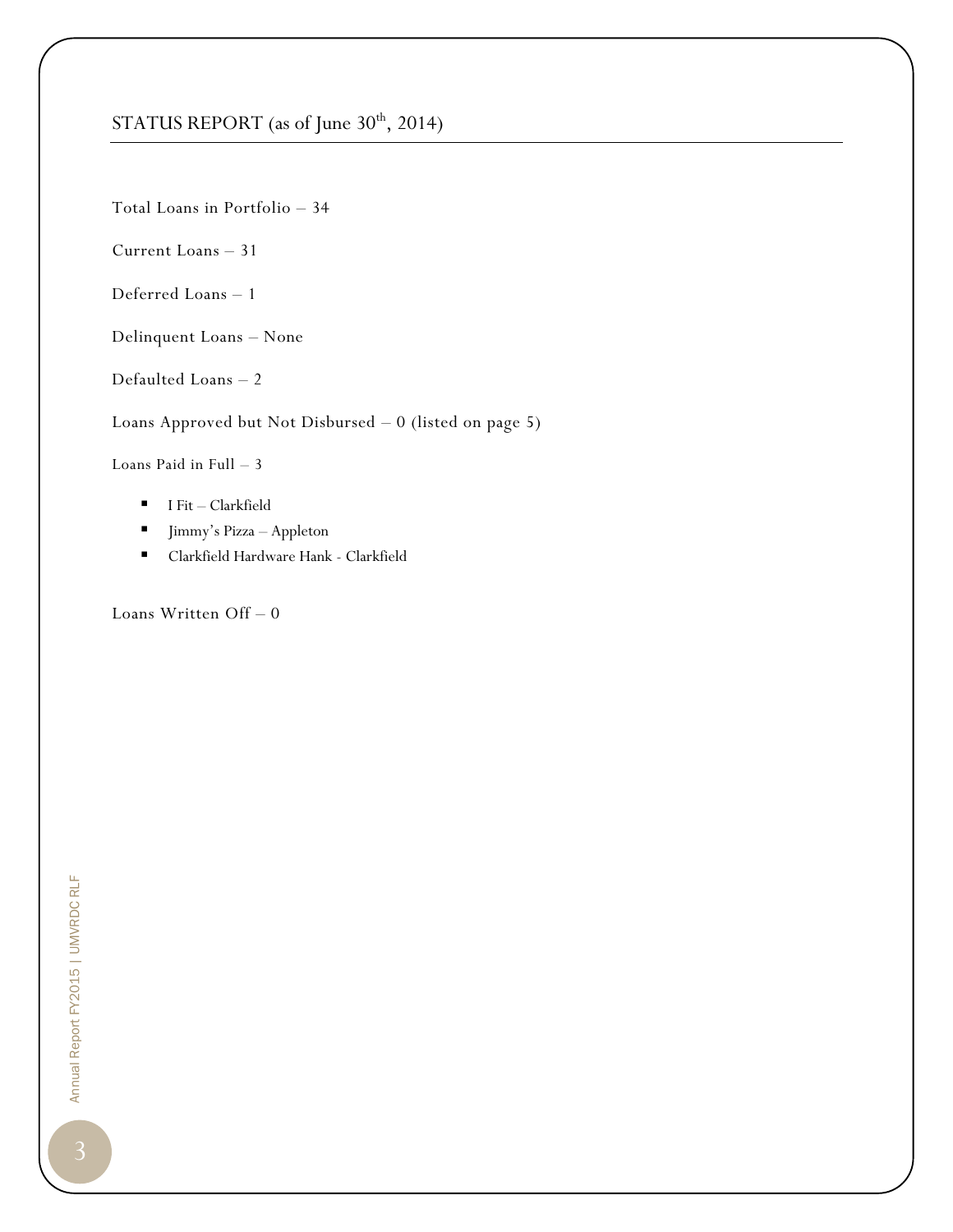#### TOTAL FUNDS

#### Total Funds in Revolving Loan Fund \$1,779,345.11

| ACCOUNTS RECEIVABLE 2015 (as of June $30th$ ) |                  |                            | 2009 Comparison  |                            |  |  |
|-----------------------------------------------|------------------|----------------------------|------------------|----------------------------|--|--|
| <b>Loan Status</b>                            | $\#$ of Loans    | <b>Outstanding Balance</b> | $\#$ of Loans    | <b>Outstanding Balance</b> |  |  |
| Loans Current                                 | 31               | \$1,303,253.45             | 18               | \$786,744.82               |  |  |
| Delinquent                                    | $\theta$         | \$0                        | $\theta$         | \$0                        |  |  |
| Default                                       | $\overline{2}$   | \$25,226.40                | $\overline{2}$   | \$134,260.35               |  |  |
| Deferred                                      | 1                | \$50,284.37                | 3                | \$79,662.46                |  |  |
| Other                                         | $\boldsymbol{0}$ | \$0                        | $\boldsymbol{0}$ | \$0                        |  |  |
| <b>Total Receivables</b>                      | 34               | \$1,378,764.22             | 23               | \$1,000,667.63             |  |  |
| <b>Total RLF Funds</b>                        |                  | \$1,779,345.11             |                  | \$1,200,000.00             |  |  |

#### COMMITTED FUNDS (as of June  $30<sup>th</sup>$ )

Total Funds Committed for Projects: (listed on page 5) **\$0**

#### BALANCES AVAILABLE FOR LENDING (as of June  $30^{\rm th})$

Total Funds Available for Lending (as of June 2015): **\$400,580.92**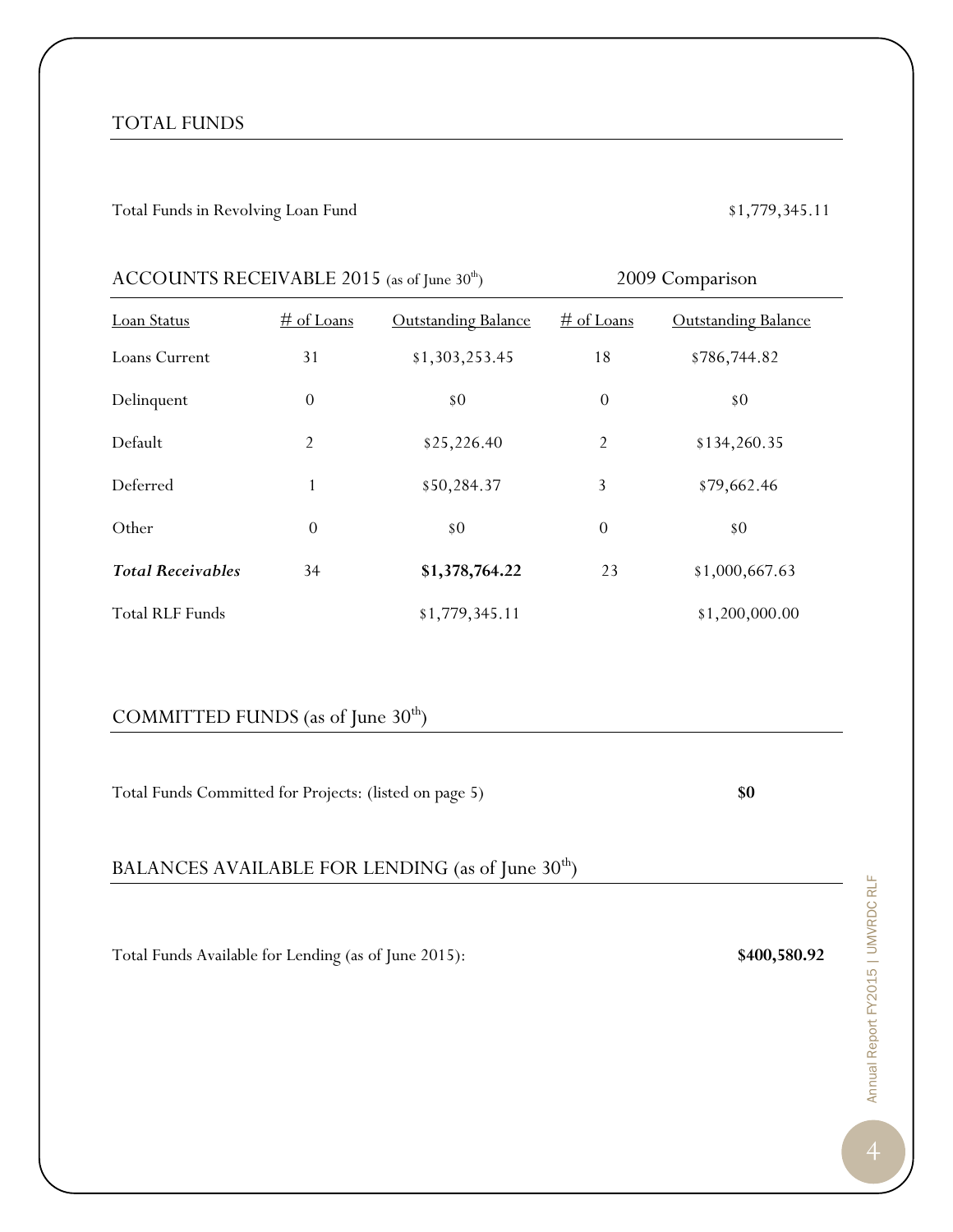#### APPROVED LOANS

In FY15, the Revolving Lon Fund program (RLF) experienced a decrease in the number of inquiries for potential loan requests. One loan for \$100,000 was requested and closed in FY15. The other two loan, totaling \$300,000, were approved in FY14 and closed in FY15. Loans for the businesses listed below were approved for equipment, fixed assets, inventory, working capital and real estate. A combination 91 full and part-time position were created or retained as a result of these business expansion and retention projects. A total of \$\$19,347,580 was leveraged in additional public and private funds for the projects listed below. Financial partners in projects included local banks/financial institutions, Southwest Initiative Foundation, Minnesota Investment Funds (MIF funds) and local EDA's.

#### **Lac qui Parle County**

Bluegrass Proteins, Inc., Dawson - \$200,000 Equipment – New Business

#### **Chippewa County**

Kay's Processing, LLC/Kay's Naturals, Clara City - \$100,000 Working Capital – Existing Business

#### **Swift County**

West Central Powder Coating, Inc. - \$100,000 Real Estate – Existing Business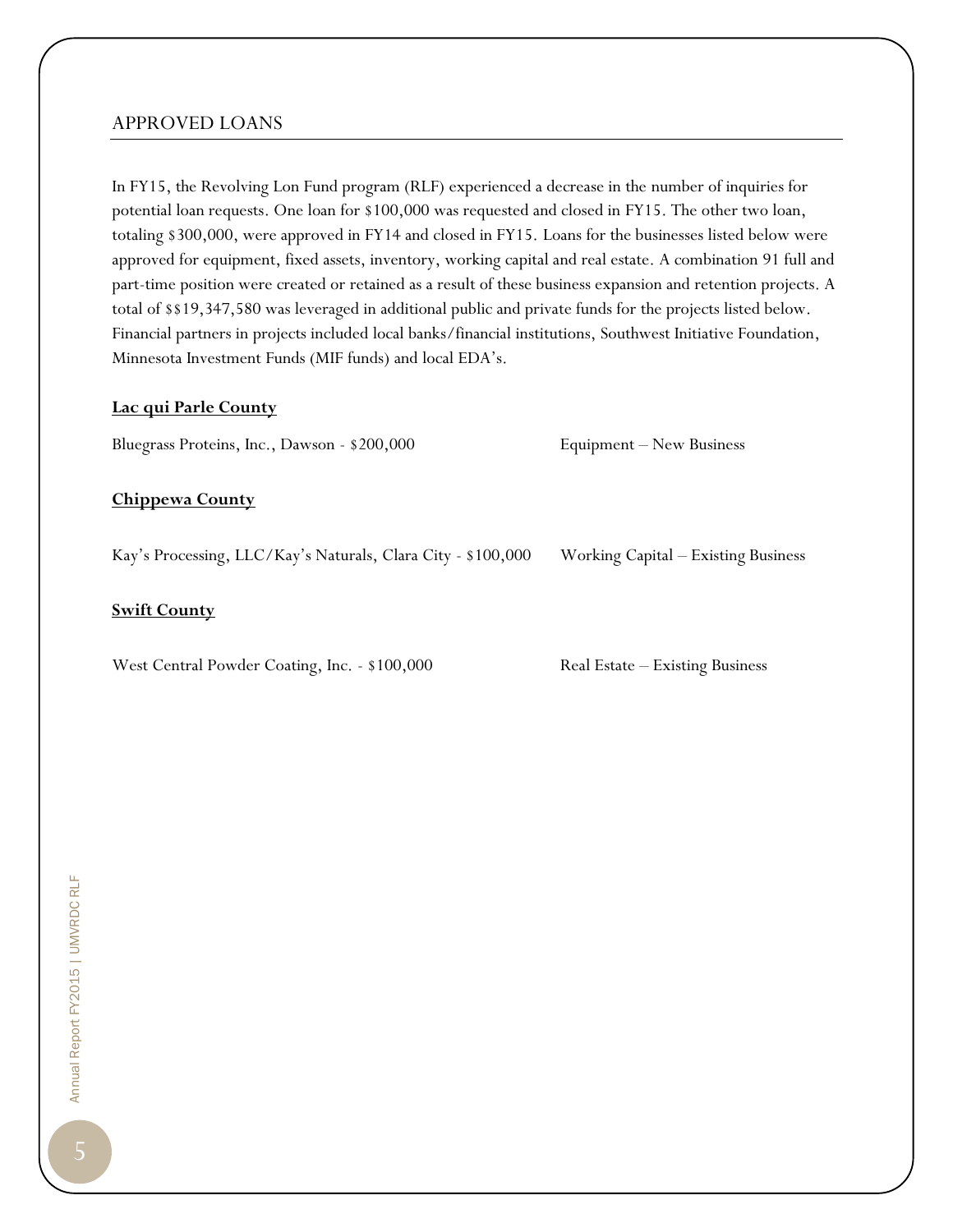### CURRENT LOAN PORTFOLIO (as of June  $30<sup>th</sup>$ )

|                                      | Original      |                 |          |                |                      |                     |
|--------------------------------------|---------------|-----------------|----------|----------------|----------------------|---------------------|
|                                      | <b>RLF</b>    | <b>Disaster</b> |          |                | <b>Oringinal RLF</b> | <b>Disaster RLF</b> |
|                                      | Loan          | <b>RLF Loan</b> | Interest | <b>Term</b>    | <b>Balance at</b>    | <b>Balance</b> at   |
| <b>Borrower</b>                      | <b>Amount</b> | Amount          | Rate     | (years)        | 06/30/2015           | 06/30/2015          |
| 1 Al's Mercantile                    | 50,000        |                 | 5%       | 10             | \$<br>30,918.21      |                     |
| 2 Appleton Hardware Inc              | 50,000        |                 | 4%       | 12             | \$<br>8,809.15       |                     |
| 3 Appleton Meat Center               | 30,000        |                 | 4%       | 10             | \$<br>17,066.19      |                     |
| 4 Appleton Power Equipment           | 25,000        |                 | 4%       | 10             | \$<br>13,772.19      |                     |
| 5 Barr's/Conroy Electric, Inc.       | 46,000        |                 | 4%       | 10             | \$<br>32,878.83      |                     |
| 6Bluegrass Proteins, Inc.            | 100,000       | 100,000         | 4%       | 5              | \$<br>96,351.03      | \$96,351.03         |
| 7 Books by Kelly                     | 20,000        |                 | 5%       | 5              | \$<br>11,258.38      |                     |
| 8 C&L Loan #2                        | 57,500        |                 | 2.90%    | 10             | \$<br>50,284.37      |                     |
| 9 C.C. Diamond Products, LLC         | 100,000       |                 | 4%       | 10             | \$<br>73,563.16      |                     |
| 10 Clarkfield Family Foods           | 28,000        |                 | 4%       | 10             | \$<br>13,634.84      |                     |
| 11 Friendship Cafe                   | 10,000        |                 | 4%       | 10             | $\zeta$<br>4,850.54  |                     |
| 12 Granite Falls Dairy Queen, Inc    | 100,000       |                 | 4%       | 10             | \$<br>73,390.09      |                     |
| 13 Handeland Chriopractic, LLC       | 33,000        |                 | 5%       | 10             | \$<br>20,906.98      |                     |
| 14 Jack Anderson (GoldLeaf Fin.)     | 100,000       |                 | 2.90%    | 5              | \$<br>56,787.07      |                     |
| 15 Jager building Supply, LLC        | 62,000        |                 | 4%       | 10             | \$<br>45,570.60      |                     |
| 16J C & Sons Hardware Inc            | 70,000        |                 | 4%       | 10             | \$<br>36,754.22      |                     |
| 17 Kaercher Publications, Inc.       | 65,520        |                 | 4.50%    | 10             | \$<br>49,075.23      |                     |
| 18 Kay's Processing, LLC             | 100,000       |                 | 2.90%    | 5              | \$<br>57,059.06      |                     |
| 19 Kay's Processing/Naturals Loan 2  |               | 100,000         | 5.00%    | 5              |                      | \$89,621.80         |
| 20 Lamecker's General Store          | 25,000        |                 | 4.00%    | 5              | \$<br>20,100.75      |                     |
| 21 Madison Meats                     | 37,200        |                 | 4%       | 5              | \$<br>8,160.21       |                     |
| 22 Merritt Construction, Inc.        | 10,000        |                 | 4.50%    | 12             | \$<br>7,606.32       |                     |
| 23 Northern Geo, LLC                 | 50,000        | 100,000         | 4%       | 10             | \$<br>45,411.59      | \$90,823.19         |
| 24 Northern Grain                    |               | 100,000         | 2.90%    | 5              |                      | \$63,677.61         |
| 25 Ortonville Hardware Hank          | 66,000        |                 | 4%       | $\overline{7}$ | $\zeta$<br>897.42    |                     |
| 26 Porter Elevator                   | 75,000        |                 | 4%       | 12             | \$<br>49,782.73      |                     |
| 27 Private Industry Council          | 50,000        |                 | 4%       | 9.6            | \$<br>20,342.50      |                     |
| 28 R&R Outdoors                      | 11,000        |                 | 4%       | 10             | \$<br>9,403.63       |                     |
| 29 SEWearables                       | 33,000        |                 | 4.50%    | $\overline{7}$ | \$<br>17,588.63      |                     |
| 30 SpecSys Inc.                      | 50,000        |                 | 4%       | 10             | \$<br>24,255.62      |                     |
| 31 Swift Falls Bar & Grill           | 22,500        |                 | 4%       | 10             | \$<br>10,898.86      |                     |
| 32 The Corner Stop                   | 30,000        |                 | 5%       | 10             | \$<br>3,966.53       |                     |
| 33 The Sawmill                       | 50,000        |                 | 4%       | 10             | \$<br>29,670.71      |                     |
| 34 West Central Powder Coating, Inc. |               | 100000          | 4%       | 15             |                      | \$97,274.95         |

Annual Report FY2015 | UMVRDC RLF Annual Report FY2015 | UMVRDC RLF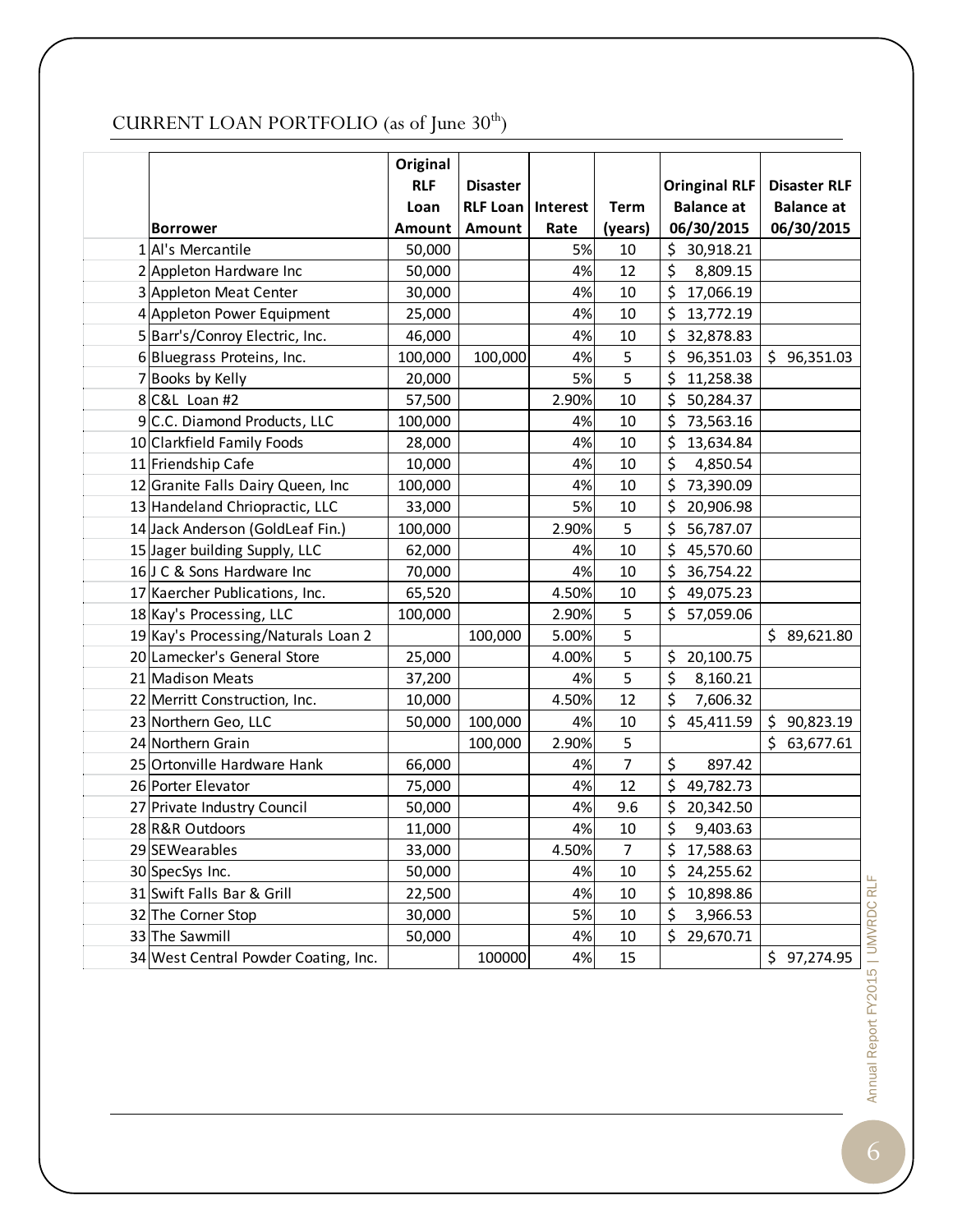#### PROGRAM IMPACT SUMMARY

Since the RLF was incorporated in August of 1988, the Fund has made a significant impact on the economic growth and employment opportunities in Region 6W. The RLF has completed the following loan activities:

| <b>ECONOMIC IMPACT</b>    | <b>TOTAL</b>    |  |  |  |
|---------------------------|-----------------|--|--|--|
| Number of Loans Closed    | 113             |  |  |  |
| Loan Amounts              | \$5,947,160.00  |  |  |  |
| Private Dollars Leveraged | \$96,154,842.00 |  |  |  |
| Public Dollars Leveraged  | \$18,101,869.00 |  |  |  |
| Owner Equity              | \$31,937,490.00 |  |  |  |
| Jobs Created              | 1,141.50        |  |  |  |
| Jobs Retained             | 1,584.50        |  |  |  |
| <b>Business Type:</b>     |                 |  |  |  |
| Start-Up                  | 40              |  |  |  |
| Expansion                 | 46              |  |  |  |
| Retention                 | 27              |  |  |  |
| <b>Total</b>              | 113             |  |  |  |
| Classification:           |                 |  |  |  |
| Industrial                | 54              |  |  |  |
| Commercial                | 26              |  |  |  |
| Service                   | 33              |  |  |  |
| <b>Total</b>              | 113             |  |  |  |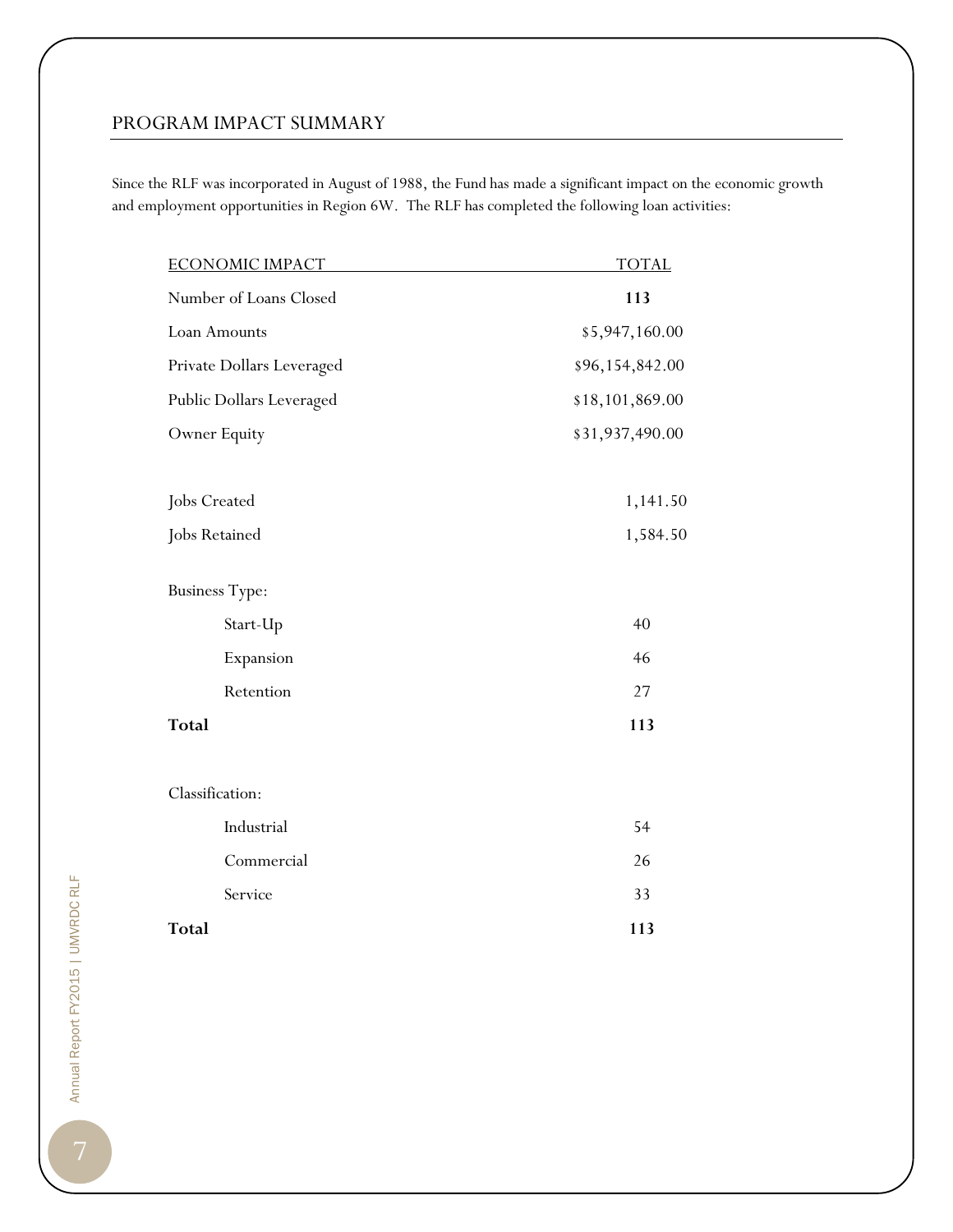#### LOAN FUND HISTORY

The Western Minnesota Revolving Loan Fund (RLF) was established on December 5, 1988. Big Stone, Chippewa, and Swift Counties and the U.S. Department of Commerce Economic Development Administration (EDA) originally provided capital for the RLF. In 1993, the RLF was recapitalized with EDA funds and matching funds from all five counties in Region 6W. With this recapitalization, businesses in Big Stone, Chippewa, Lac qui Parle, Swift and Yellow Medicine Counties were eligible to receive loans.

The RLF was again recapitalized with EDA and county funds in 2001 to create a separate disaster fund for Chippewa and Yellow Medicine Counties and after once revolved would be combined with the existing revolving loan fund for all counties to utilize. A request to combine funds in August 2006 was submitted to EDA for approval and action. In December 2010 EDA combined the UMVRDC's two funds into one.

In February 2013 the UMVRDC was awarded \$400,000 from the Department of Commerce Economic Development Administration (EDA) for an additional loan fund. Funds were matched by each of the UMVRDC's counties: Big Stone, Chippewa, Lac qui Parle, Swift & Yellow Medicine. Matching funds from the counties totaled \$100,000 bring the additional funding to a total of \$500,000. For the purposes of this report numbers for the original fund and the new fund are combined. Currently, the UMVRDC has two loan funds in which it can award loans to aid economic development in our region.

#### SUMMARY OF PROGRAMMATIC CHANGES

There were no programmatic changes in FY15.

#### MARKETING

EDA requires seventy five percent (75%) of RLF funds to be lend out at all times. In order to maintain this lending standard, the RLF has tried a variety of different marketing approaches and found the most effective marketing to be word-of-mouth. Many of the loan requests came from local lender referrals along with board member and local economic development staff promoting our program. UMVRDC staff continues to make regular contact with financial and economic development professionals throughout the region, which also serves as a valuable marketing strategy to ensure compliance with EDA's lending standards. With the newest dollars from EDA that became available in June 2013 there are ample funds available. Staff will be marketing these funds heavily over the next year and relying on existing partnerships with local EDA's and lenders to help bring forth quality loan projects for consideration.